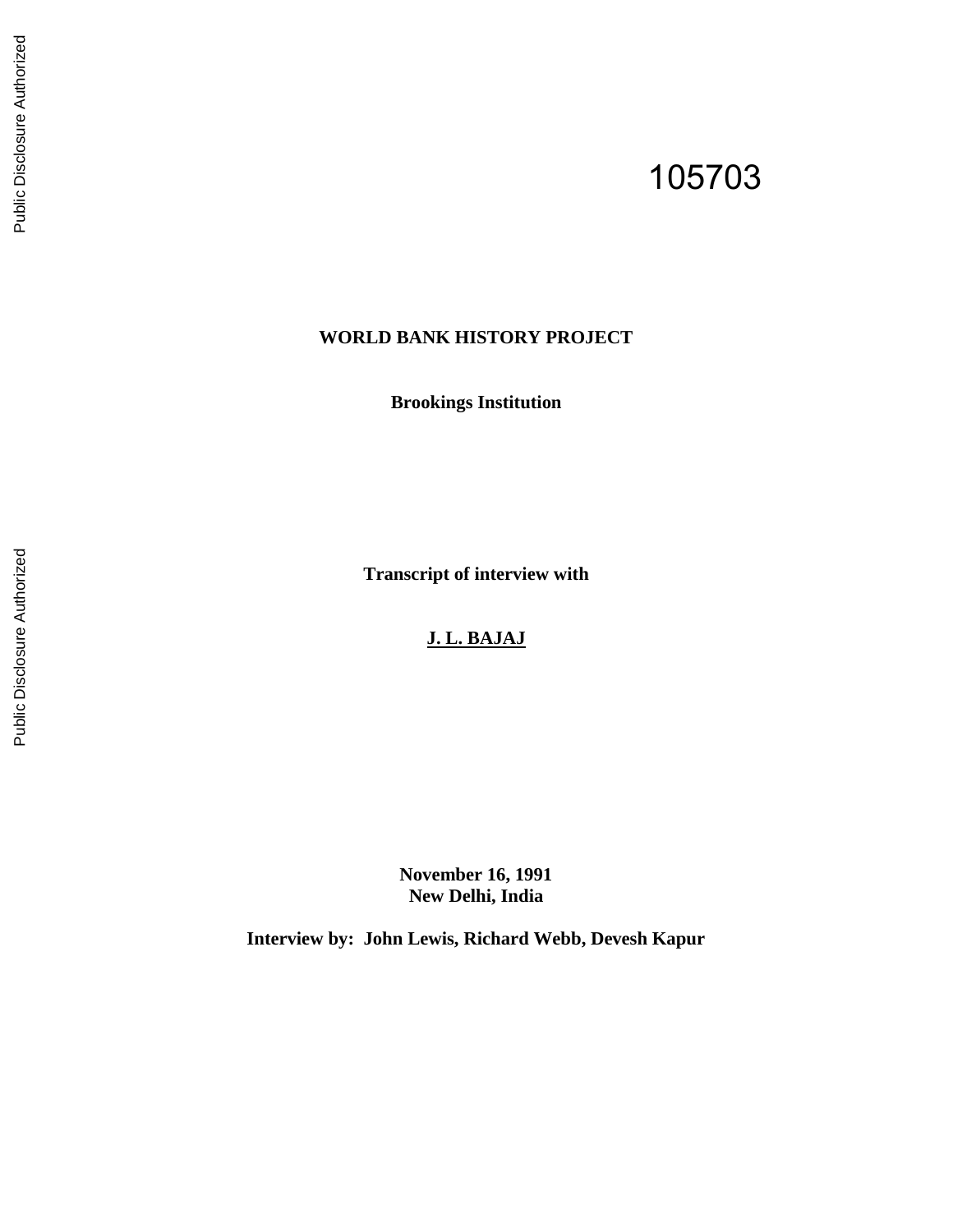#### **FOREWORD**

The following is a transcript of an oral interview conducted by the authors of the World Bank's fiftieth anniversary history: John P. Lewis, Richard Webb and Devesh Kapur, *The World Bank: Its First Half Century,* Washington, DC: Brookings Institution Press, 1997*.* It is not a formal oral history, and it is not a systematic overview of the work of the person interviewed. At times the authors discussed the planned publication itself and the sources that should be consulted; at other times they talked about persons and publications extraneous to the Bank. Some interview tapes and transcripts begin and end abruptly. Nevertheless, the World Bank Group Archives believes that this transcript may be of interest to researchers and makes it available for public use.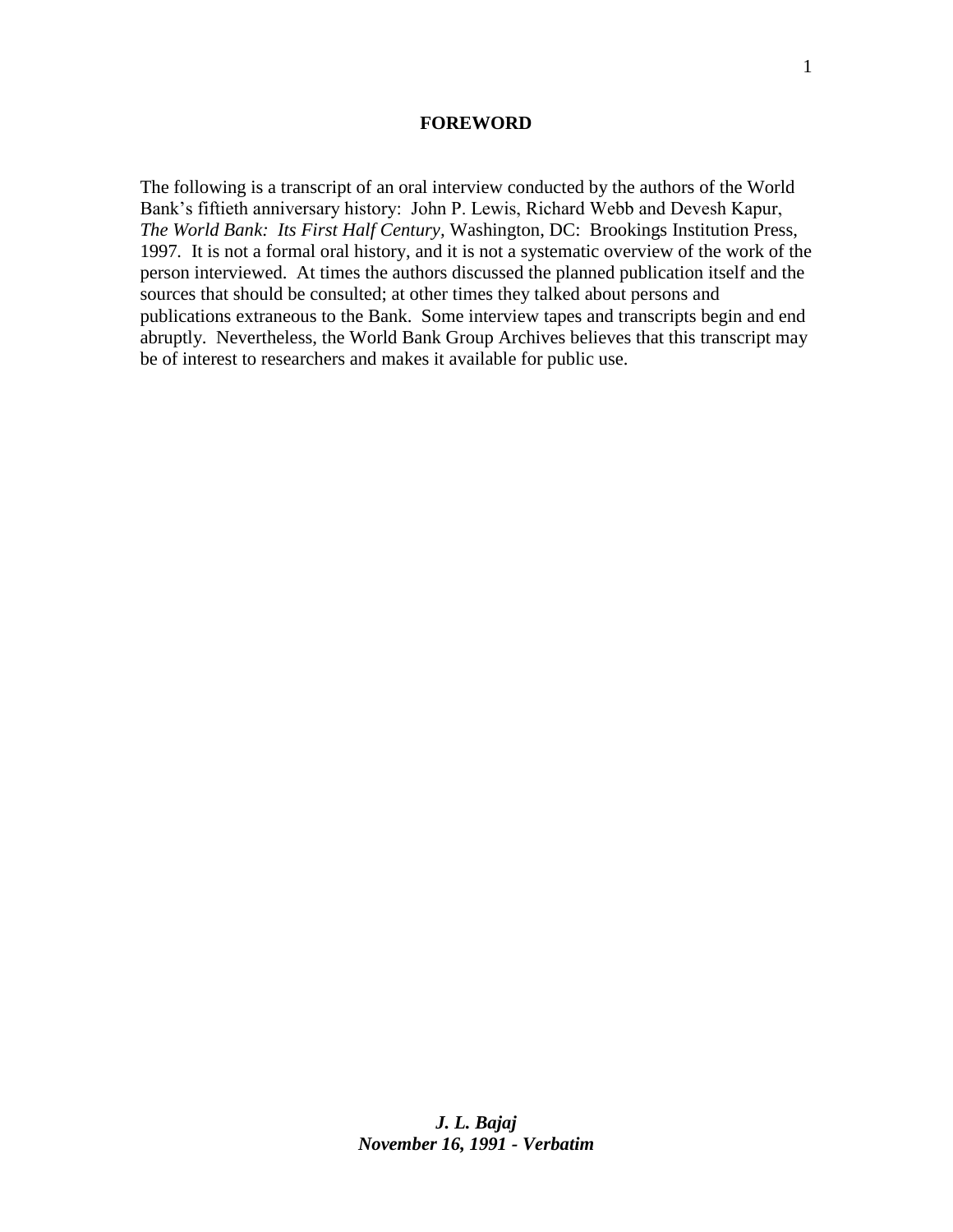#### *[Begin Tape 1, Side A]<sup>1</sup>*

**BAJAJ:** . . contacts at the level of government and the Bank, the central government and the Bank, that you would need, as you said, a lot of people who have had long dealings with the Bank.

But one thing that struck me over the years, I mean it's--I [tape skipped] do really find the content, as you say--was the fact that there was a great deal of understanding of India in the senior management at all times, right from, right from the beginning. And I think this had partly to do or substantially to do initially with the fact that a person like David Hopper was dealing with India--he was the vice president in '85 when I started my contact with the Bank--because in many, many, in many cases one found that where all kinds of objections were being raised in his offices and even by the division chief or even by the division people and the director, he was able to appreciate these problems. And this I would illustrate by the manner in which the rural credit loan for NABAD *[National Bank for Agricultural and Rural Development]*--the first one; I think '86 or '87--that was negotiated because, if one looks at it, there was a lot of opposition in the Bank for that particular kind of loan, especially the performance criteria. But he was the one who was able to get through and have it sorted out. Similarly . .

LEWIS: This was a large . . .

**BAJAJ:** This was a 350 million dollars loan, 300 or 350 million dollars. It was a large- no, it was to NABAD, and then it was to be to various states for this cooperative credit, refinancing of cooperative credit. It was a large loan and--I mean, that's just one illustration I would give.

Similarly, even in the case of Ernie *[Ernest Stern]*, you see now, of course there's—I come back to what happens now--but even Ernie, the whole, this question of savings, IDA *[International Development Association]* savings, is now assuming a lot of importance and a lot of discussion between various directors and this and that. And I recall . .

**LEWIS:** IDA savings?

**BAJAJ:** IDA savings in projects because of exchange rate variations or because of price, you know, prices being lower than what was expected at that time.

Now, in the case of power projects at that time . .

*[Pause for coffee]* 

 $\overline{a}$ 

 $1$  1 Original transcript by Brookings Institution World Bank history project; original insertions are in []. Insertions added by World Bank Group Archives are in *italics* in *[ ]*.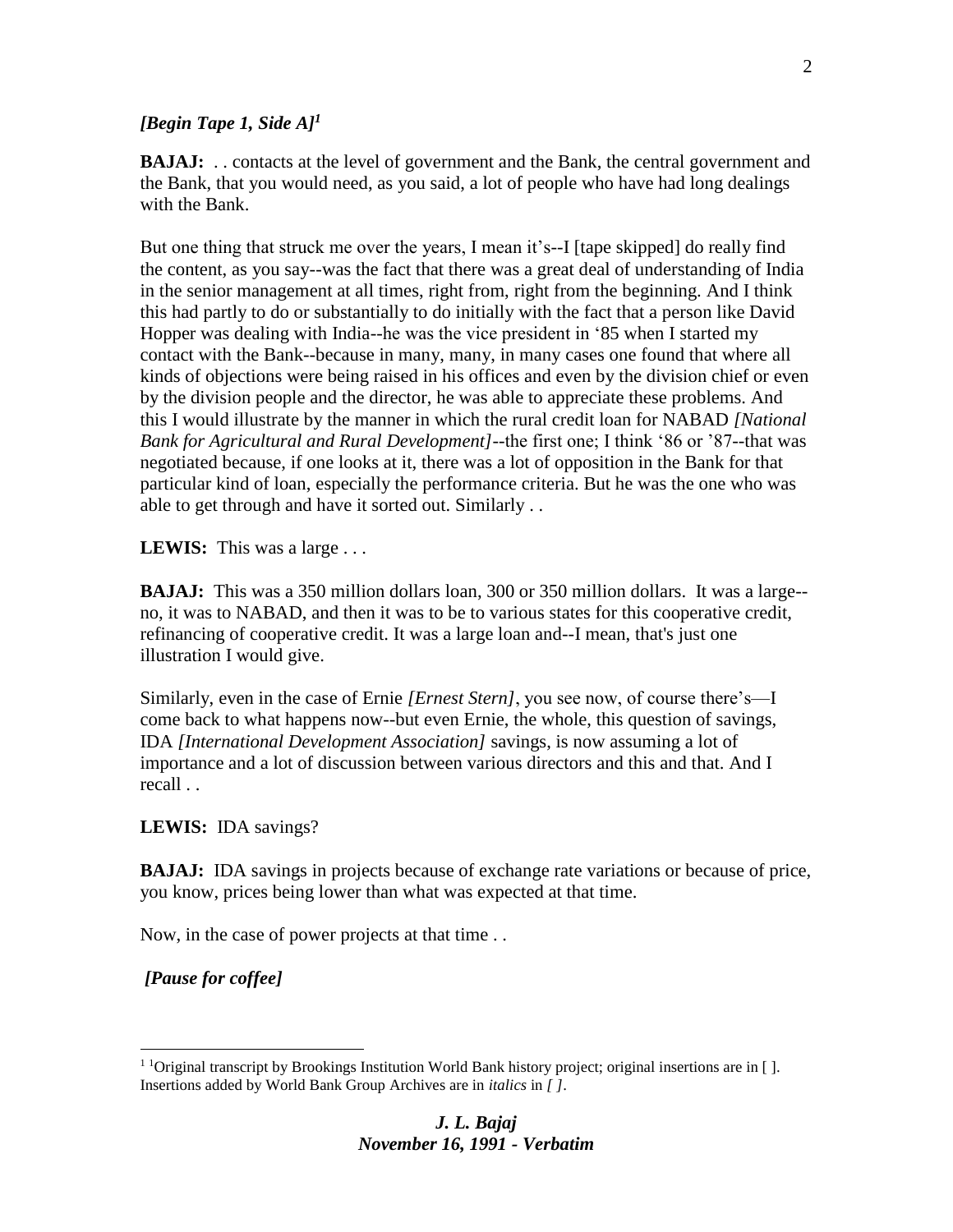**BAJAJ:** So there, I mean, after going through the various, it took him some--I think Ernie does most things in five minutes--it took him probably three minutes to say, "Yes, this is a good thing, and we should get it done."

Now, of course—I mean, so what I am trying to say is that there was, there has been over the period--and India has been fortunate in that respect when some other countries may have had problems at that level, both in terms of understanding of--there always was that it has some special problems and maybe because of democracy, maybe because of some other special, size or whatever the reasons, but there was . .

**LEWIS:** You're saying that the vice presidents have been, have known India pretty well.

#### **BAJAJ:** Yes.

**LEWIS:** That was true of Peter Cargill way back and of Ernie and of Dave, those three at least.

**BAJAJ:** Yes, and I think that has been one very important feature of the Bank's dealings with India.

The other thing—I mean, and that, I would say, the same thing would apply to the people they have sent to Delhi. The people have been, have viewed the Bank relationship with India as important, and they have tried to build it up in terms of the concerns of both. I mean, they haven't acted only as representing the Bank. I mean, they have been faithful communicators of Government of India's concerns as well as—I mean, they have done their job in the sense of communicating the Bank's concerns, but by and large it's not been a—it's been a dialogue. It's not been just giving, kind of conveying instructions from the Bank. So I think this has characterized the relationship with the Bank.

The second thing I would say is that in times of difficulty, the Bank has been extremely helpful in the '80s. Now, let me illustrate again by the drought loan, I mean, which was in '87-'88. Now this--there was no precedent. Now there was when *[Barber B.]* Conable came to India in '87 we took him. And there was a drought in Gujarat and large parts of India at that time, and we took him there and showed him some of these things. And when we went back, I mean, there was this 300, about 300 million dollar loan for import of oil and various other items. I mean, hardly any conditions. And the dialogue was not at the level of finance minister. In fact, I gave the letter to the Bank, and on the basis of that letter and commitment the loan was negotiated. And that was . .

**LEWIS:** This was a quick disbursing?

**BAJAJ:** Very quick. I mean, this was disbursed in five months, in about 300 million dollars, five or six months. So what I mean is that—that was a difficult period.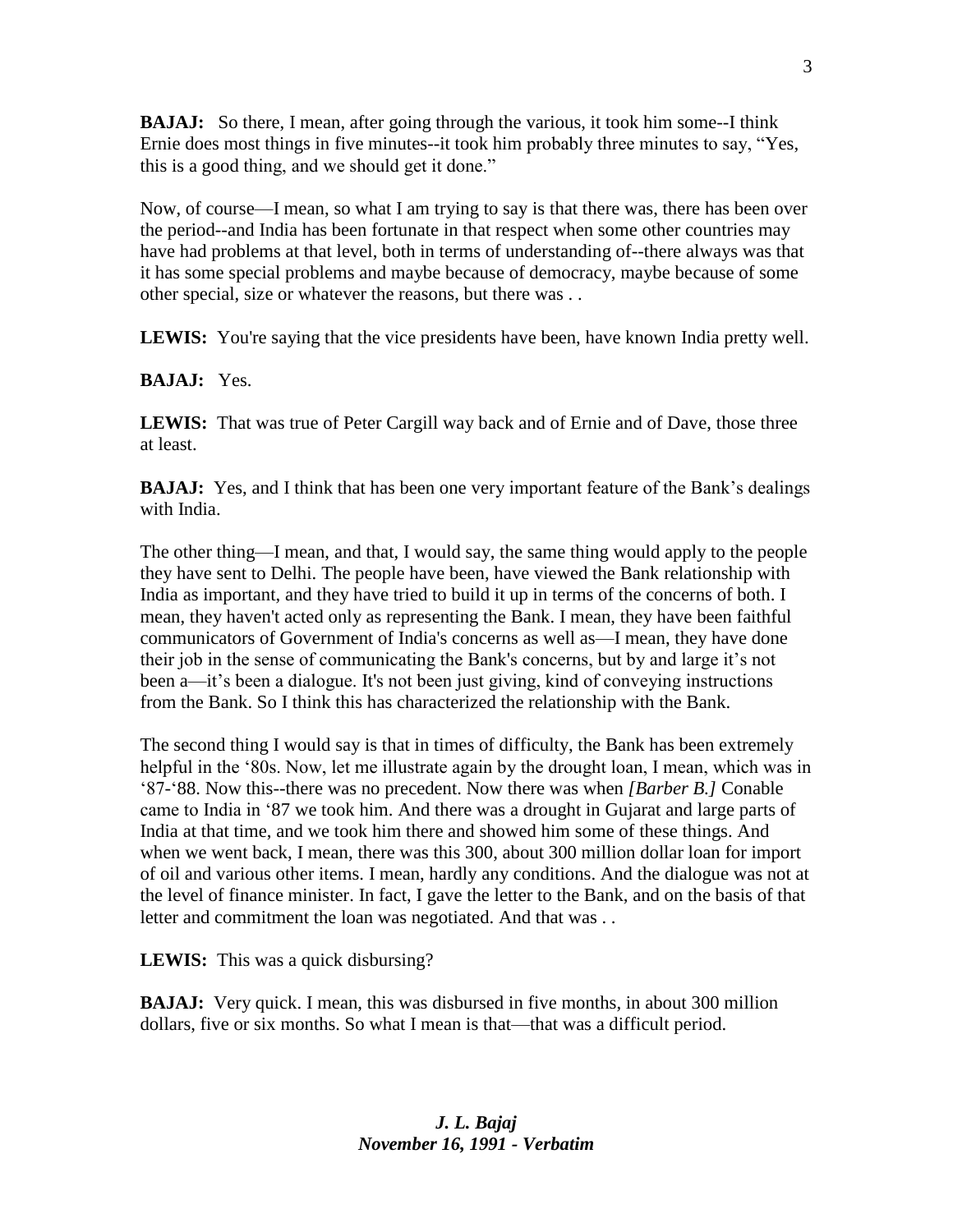Now again, I mean in the current, current problems, the Bank again, the amount being disbursed--the structural adjustment thing is coming up in less than six months, which again would be a record for the Bank.

**LEWIS:** In the drought thing, the urgency from--I suppose it was basically a foreign exchange gap that you faced.

**BAJAJ:** Yes.

LEWIS: So it's sort of like--I was trying to think. It's quite an unorthodox loan.

**BAJAJ:** It was. It was an unorthodox loan. It was questioned; the legality was questioned, and then later on they issued guidelines. But that was subsequent to the disbursement of . . .

**LEWIS:** That was in '80 . .

**BAJAJ:** '87 or '88—'88, I think. '88. I mean, I'm hesitating to . . .

**LEWIS:** And so the president himself had a fairly active role in that, then.

**BAJAJ:** Yes, because he came here, he saw the thing, and he promised that we must do something. The Bank should be a party to this, and he went Gujarat, and we were able to negotiate it very quickly. I mean, he saw that . . .

**LEWIS:** This was IDA?

**BAJAJ:** It was IDA. No, it was, I think, part IDA--200 and 100, if my--two-thirds, onethird. So it was what—I mean IDA *[inaudible]* was very—very, very quick disbursing and very useful. So that has been the second piece of it.

But to come back to the, to your specific thing about the fact of relationship of the Bank with the states and with the project departments, there has been over the years a feeling in many projects and in many states that the officials who come on supervision missions, et cetera, et cetera, they tend to go into issues which are not really concerned with either that project or with that area. And there have been some problems in some of the projects, especially in areas of rehabilitation, in area of urban development projects, the famous one being the Calcutta urban development project and some of the rehabilitation projects in Orissa and *[tape skip]*

I would say the states feel sometimes that this six-monthly review is far too frequent. I mean, by the time one mission goes, there is the other person coming, and in between there are individuals coming for the same project. So because in one or two--one year we had estimated that the same project had been visited some ten or eleven times by Bank staff. That is one point where people have been . . .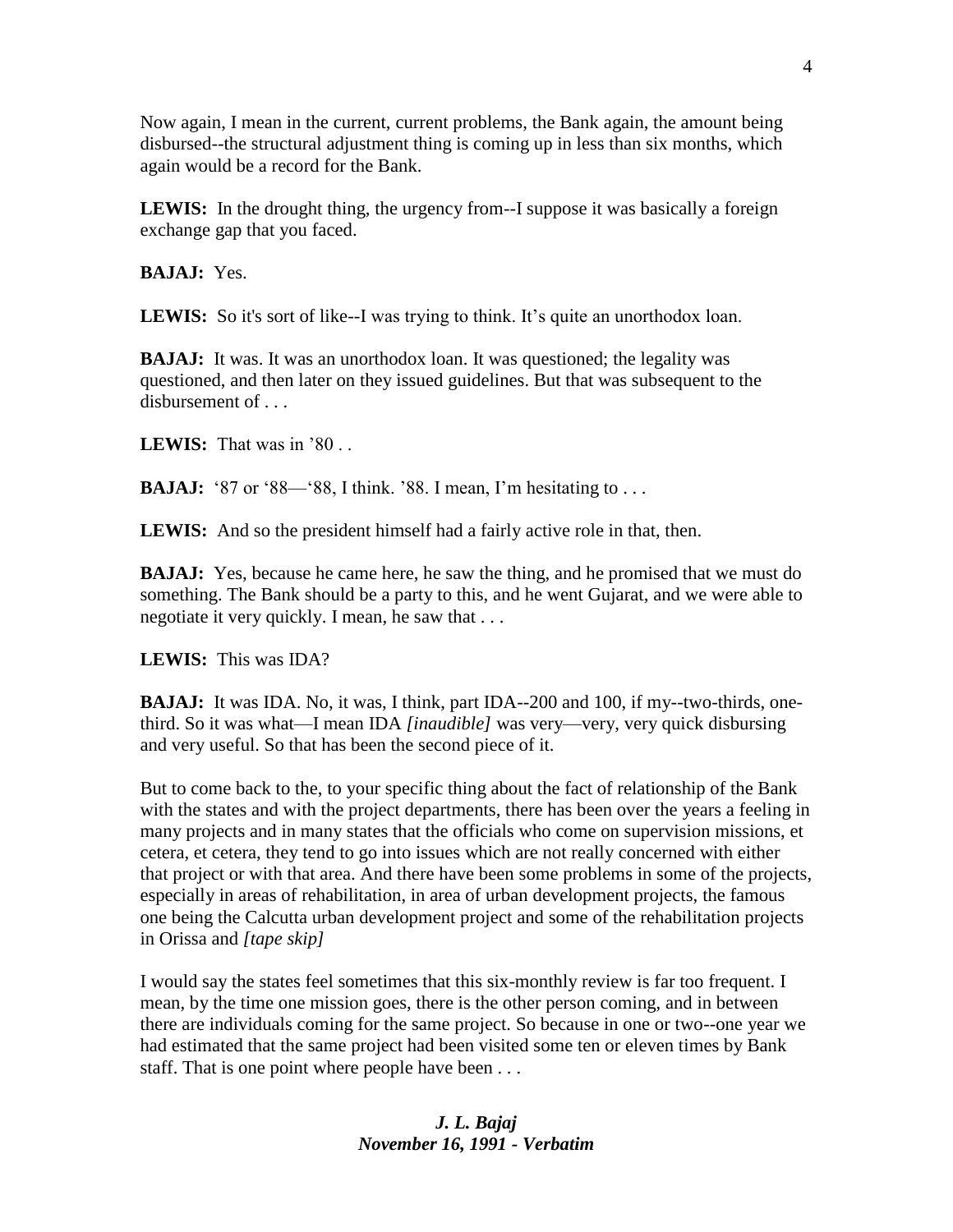**LEWIS:** These people all come out of the regional offices, do they?

**BAJAJ:** Well, they all come out of the regional office--no, some regional, some maybe dealing with sectors. But whatever it is, I mean to the person in Orissa or to the person in, it makes no difference to him who is coming and from where.

**KAPUR:** I'm sorry. Does it make any difference if they come from Washington or the New Delhi office?

**BAJAJ:** It doesn't make much difference. I mean, the fact is that after all you have to get hold of the people in that project and attend to these. For them, it doesn't matter who is coming from. That was one point.

The second was the whole question that the--some of the details in which they were going in, that created a problem for the field staff because information was somewhere else and they . . .

The third was that they tended to have, you know--and I think that was a problem with the state government offices--that there, since they met not only—I mean, in Delhi the contract points were, have been largely civil service, ministers, occasionally for some projects *[inaudible]* But at the state level a lot of them have been meeting the ministers also. The result of that is that—I mean, it's both in the sense that the ministers in the state don't understand always the import of what they are communicating. So in terms of, let's say, irrigation rates, in his eagerness someone may say, "Yes, I would raise the irrigation rates, and once you approve this project . . ." Now, by the time he goes back, he thinks that here this a commitment given by a minister, but the fact is he has no intention of honoring it or he did not really realize the importance of it. So those things have created some misunderstanding in . . .

**LEWIS:** Why did they see ministers more at the state level? Is it the option of the Bank person or . . .

**BAJAJ:** I think both. I would not say that it is only the Bank person but also the eagerness of the state, bureaucracy of the state officials who say that we are getting some external assistance for Project A or Project B. *[tape skip]* Although I mean from the central government point of view we have tried to discourage that, not because--I mean, because, partly because it creates other problems, problems especially in terms of some kind of commitment being made which then . . .

**LEWIS:** We sometimes have either heard or guessed that the Bank behaves quite differently with different governmental bureaucracies, makes some judgment about sort of the sophistication of its counterpart, that that's why it has had a reputation at least of being very--I mean, very good relations in the sense of good procedural relations with the government of India, that it fully respects the people in government as its peers intellectually and so on. It has not been thought to be quite so well-mannered in dealing with other governments sometimes. I mean, Bangladesh is one case, probably, and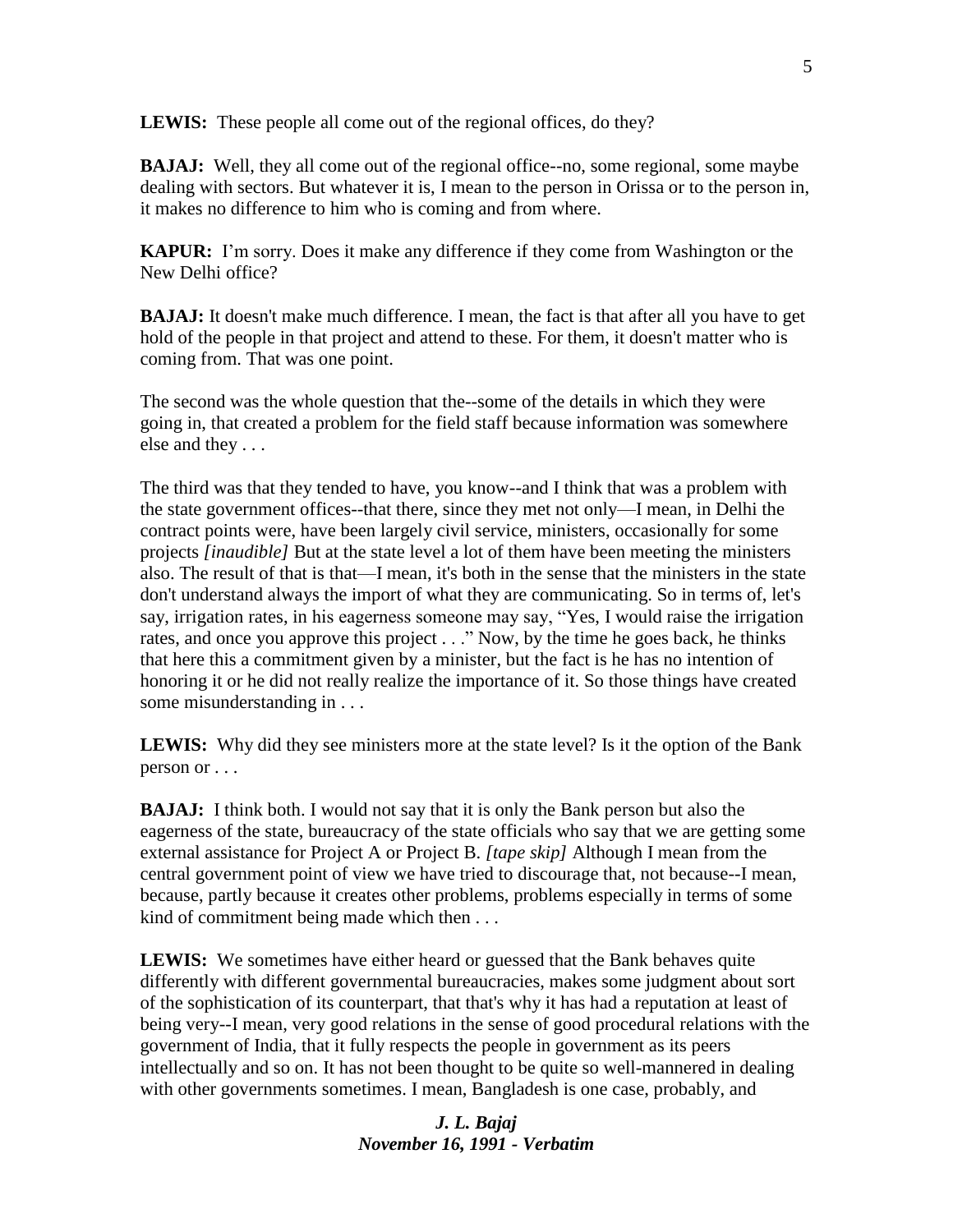certainly the African governments are perceived to be less competent. Do you think there is some sense in the Bank that the state governments are sort of at a, not just juridically at a lower level but sort of qualitatively of a lower level than the center?

**BAJAJ:** I think so. I think there is some such feeling, but I will illustrate that—I mean, just as an anecdote. One of the very senior officials of the Bank once told me that when he was posted in another country, he would, I mean, go for swimming with the head of the state and then sort out problems, but he was feeling very unhappy that he couldn't do that kind of a thing in India. And he was very genuinely saying that he was apparently very successful in that country as a resident representative and was able to get things done with the head of the state in the swimming pool or wherever it was.

**LEWIS:** He couldn't go swimming with Rajiv *[Gandhi]* right? *[Laughter]*

**BAJAJ:** Yes, he found it difficult to do.

But that feeling, I mean, from the Bank side has been there amongst some people in the Bank who have especially dealt with countries in Africa or some even in Indonesia.

**WEBB:** [tape skipped] I think contacts once the thing's gotten *[inaudible]*

**BAJAJ:** You see, the problem—although not really--one feature of the relationship also has been the number of Bank people in India in one year. There are at present I think about 90 projects almost, so you would see that 180 supervision missions. In addition to that, the projects that are under preparation for this year and for the next two years, so in total it will come to over, I mean not less than 200 groups visiting the country. So, I mean, in winter you will find a Bank man in every town in India! So it is--that was because of the nature of the program. I mean, I am not saying that they were required to do that, but that is why we had suggested at one point that at least in several projects, I mean, it would be easy for the Bank to delegate the supervisory role to some institution in India. I mean, there are now lots of institutions working over here, so that you visit it once a year rather than twice a year. Now, the Bank found it attractive, but they didn't do very much about it. That's one.

The other thing, I think the problems that countries like India also face is postreorganization, you know, and pre-reorganization. I think post-reorganization the intention was to delegate more powers to the regions. The fact--I mean, our experience was that much less power was being exercised in the regions in the post-. Now, this simple thing, for within a sector or within a project, in a project if there were going to be savings, as I said, because of either prices or exchange rates or something and the project is to be extended, in the pre-reorganization phase one found that the division chief or at best the vice president dealing with India would be able to approve it, and approval would be given. Now it had to be senior vice president and his front office and his whole bureaucracy, and then it depended on him whether he circulated that to the Board *[of Executive Directors]* and things like that. So the--somewhat in areas especially where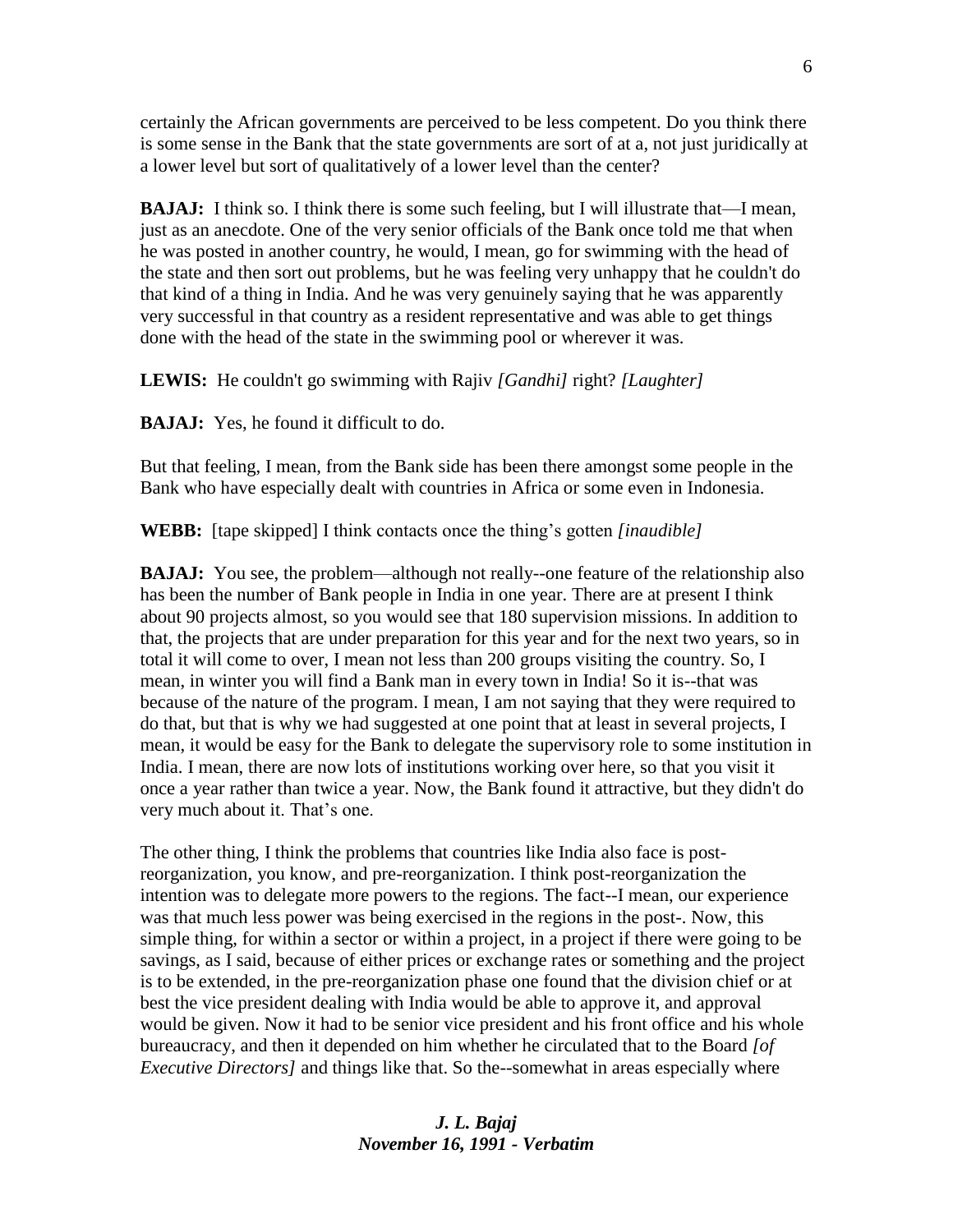there was some leeway for discretion, there was much less discretion being exercised at the level of [both speaking at once]

**LEWIS:** Do you think this was because of a structural change or was it because you had a substitution of *[Moeen A.]* Qureshi for Stern?

**BAJAJ:** I don't know. I mean I think it's hard to say, but it is also possible that . .

**LEWIS:** Because presumably before, when Stern was the operations senior vice president, in theory stuff also had to clear up, but maybe he had been able to in fact delegate a bunch of decisions.

**BAJAJ:** Because you see what we could get through with Hopper or even with the division chiefs . . .

## **LEWIS:** *[Bilsel]* Alisbah?

**BAJAJ:** No, Alisbah was later. This—from Malaysia; the name escapes me. And it was difficult. I mean, it had to go all the way up to Qureshi, and many times Qureshi had, would refer it to, you know, various Board members, things like that. Maybe he was having problems vis-a-vis Board on other accounts and maybe because they wanted to go, I mean, slowly as far as any flexibility was concerned in relation to India. I don't know what was doing it, but what we found was that in India in fact it was not as easy to get within the regional framework things done which one could get done . .

**LEWIS:** Of course, South Asia had been bracketed with the rest of Asia at that point, so you had—you didn't have a South Asia vice president. You had *[Attila]* Karaosmanoglu for the whole thing.

**BAJAJ:** That's right. That's right.

So that is one feature that strikes me as having been important.

**KAPUR:** The '70s and perhaps the beginning of the '80s there was the issue between the GOI and the Bank on the size of the New Delhi office. That's my perception of GOI was--they were locked into a large local office and expanding--was that ever an issue?

**BAJAJ:** Not between '85 and '91, but, I mean, it was discussed as to what kind of people they are sending. What we were saying--I mean, basically--was that if you are expanding the New Delhi office, give them more powers at least to clear the disbursement claims because there is no point in having more people in the New Delhi office just for reporting back. I mean, that is one function. The other is to give them power so that at least the disbursement process is speeded up or some of the contentious issues regarding some contract or the other are sorted out in Delhi. So that was the issue and not whether there is real advantage to *[inaudible]* That was not an issue.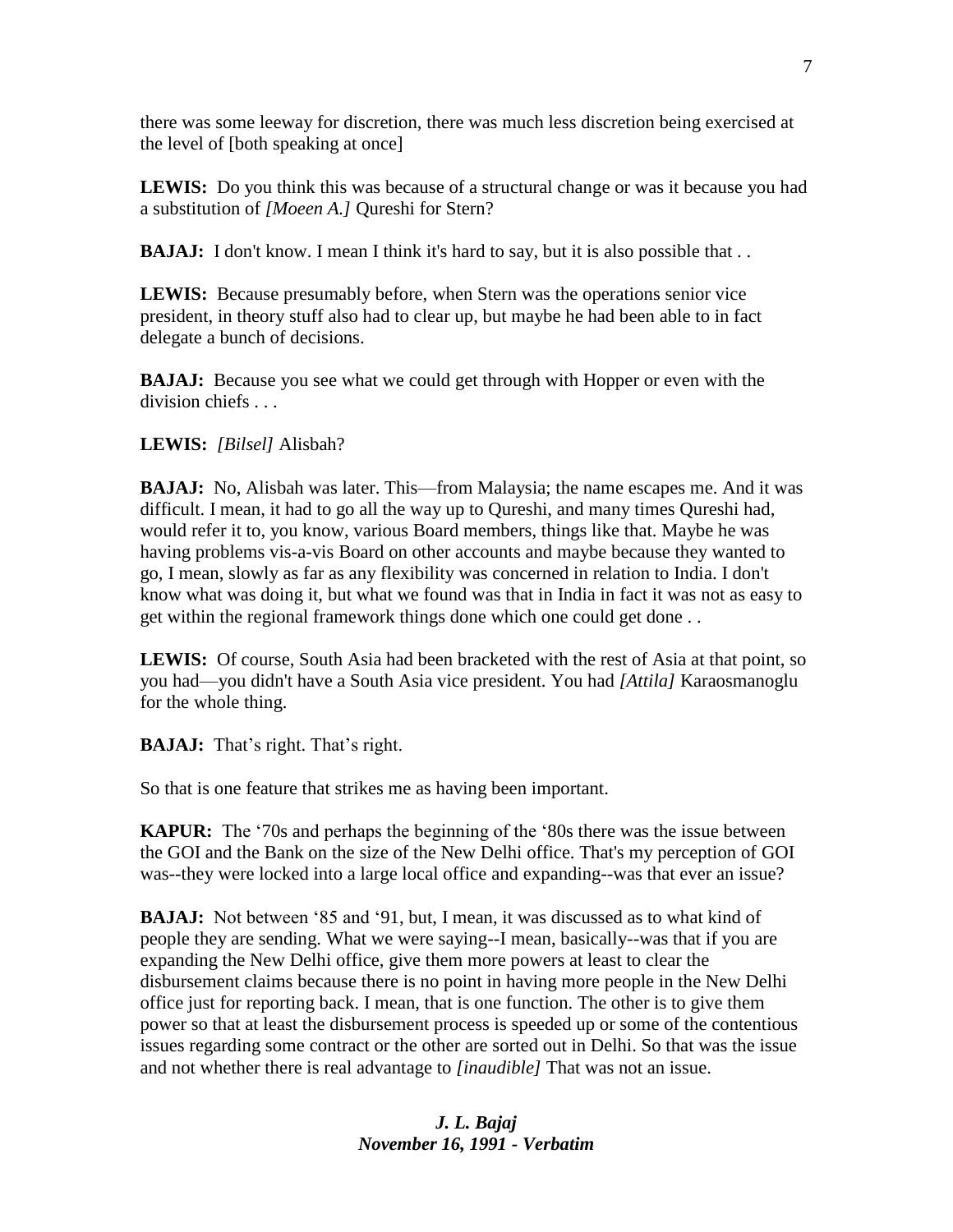**LEWIS:** There's been concern about the backlog of disbursements, hasn't there?

**BAJAJ:** Yes.

**LEWIS:** What's your perception of the reason for that?

**BAJAJ:** Well, the reasons have been two or three, I would say. One, straightforward, I mean, in this period the exchange rate variations have been quite substantial and that has . . .

Also a large number of projects have faced budgetary problems in terms of allocations. I mean, I'm talking of the problems on our side.

The third one, I think projects on many occasions have been negotiated earlier than they should have been because the contract documents were not ready when the [tape skipped] the scope of documents, et cetera, was decided after the negotiations were concluded.

**WEBB:** Is this something that is different from the way it was done before?

**BAJAJ:** No, no, I am not saying that, but the size became larger. You see, I mean what you can do with 800 million or a billion dollar program, and in this period it was between 2 billion to 2.25, 2.5 also in one year, and the number of—and these are all project loans. So if there are 13, 14 projects annually and even four or five are running into problems of one sort or the other, the backlog of disbursements would . . .

Then almost all projects are seven, eight-year projects, I mean six to seven-year projects. Therefore the disbursement in India is bound to be lower than the disbursement where there are at least one or two policy loans, sector loans.

**LEWIS:** Roughly, what fraction of those annual commitments would be for local cost financing?

**BAJAJ:** In case of IDA it would be about 80 percent.

**LEWIS:** Eighty percent?

**BAJAJ:** IDA would be about 80 percent. In case of others, I would say about 60 percent--no, no, in forty percent, forty percent.

**LEWIS:** Really?

**BAJAJ:** Yeah. It is—you see because in IDA if you have small contracts, I mean, and small projects because in nutrition projects there is nothing much that you would import or in agricultural extension projects or in tube well projects. So the local cost financing has been quite--I mean, in terms of orders on India program, I think our *[inaudible]* over a billion dollars. [he is speaking almost under his breath]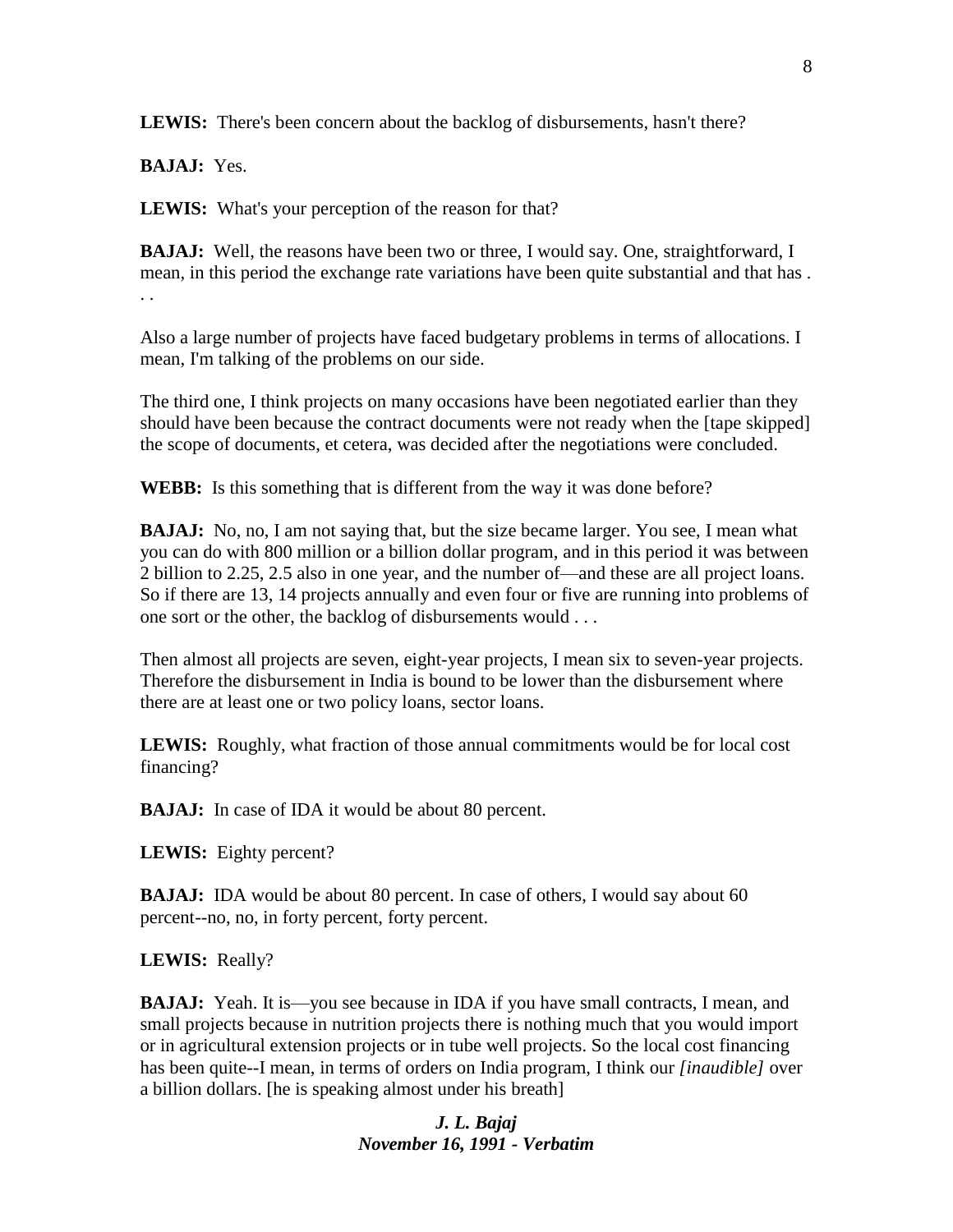LEWIS: There is a catchword in a lot of--the differences between wholesaling resources and retailing them, and the Bank--this is a very big program in absolute terms. Take these IDA loans. In some sense does it wholesale them, does it leave the detailed distribution to the recipient governments, either to the center or to the states?

## **BAJAJ:** No.

**LEWIS:** It doesn't?

**BAJAJ:** No, that is one of the reasons for the slow disbursement. [both speaking at once] You see, in one project I recall there were even expenditures of about a thousand rupees were being, you know, the receipts were being collected and sent to the Bank office and so on. So I mean there was a lot of retailing. We tried; we pointed it out, of course. I mean, this got resolved over a period of time, but in many projects like--which are decentralized in nature, especially nutrition projects or projects for--or even the tube well standardization, there have been some problems that for each tube well unless this is a procurement after--these steps are taken, then the disbursement takes place, and it is step by step. So the problems do arise. There's a lot of retailing.

**LEWIS:** They don't have to tell you people how to do that, do they? I just had to get something out of the customs warehouse the other day, and found that the step-by-step procedures are very familiar.

Well, that's very interesting. Where does that resistance to wholesaling come in the Bank? Is it a matter of culture? Is it because they do things like this in Africa and everywhere else? Are there certain executives or . . .

**KAPUR:** Or is it a fear of leakages?

**BAJAJ:** Well, after all, I mean I don't think fear of leakages, but it is--that's the way they have been doing in other places. I think that is--so wherever there has been a change, it has been an uphill battle. I mean, one has had to really push them hard to change somewhat the . . .

But the legal department, I think, in the Bank is far too powerful for a DFI *[development finance institution]*--I mean, if it is considered a development finance institution--because a lot of these are not legal issues. Frankly, they are issues—I mean, there are many issues in conflict there are legal issues and there are non-legal issues where there has to be some discretion. I think the lawyers--I mean, this is the American culture probably transferred to the Bank office--that the lawyers have far too much power [both speaking at once]

**LEWIS:** You have an Arab lawyer in charge now, *[Ibrahim F.I.]* Shihata.

**BAJAJ:** No, it's--he may be a Harvard graduate, but [all speaking at once]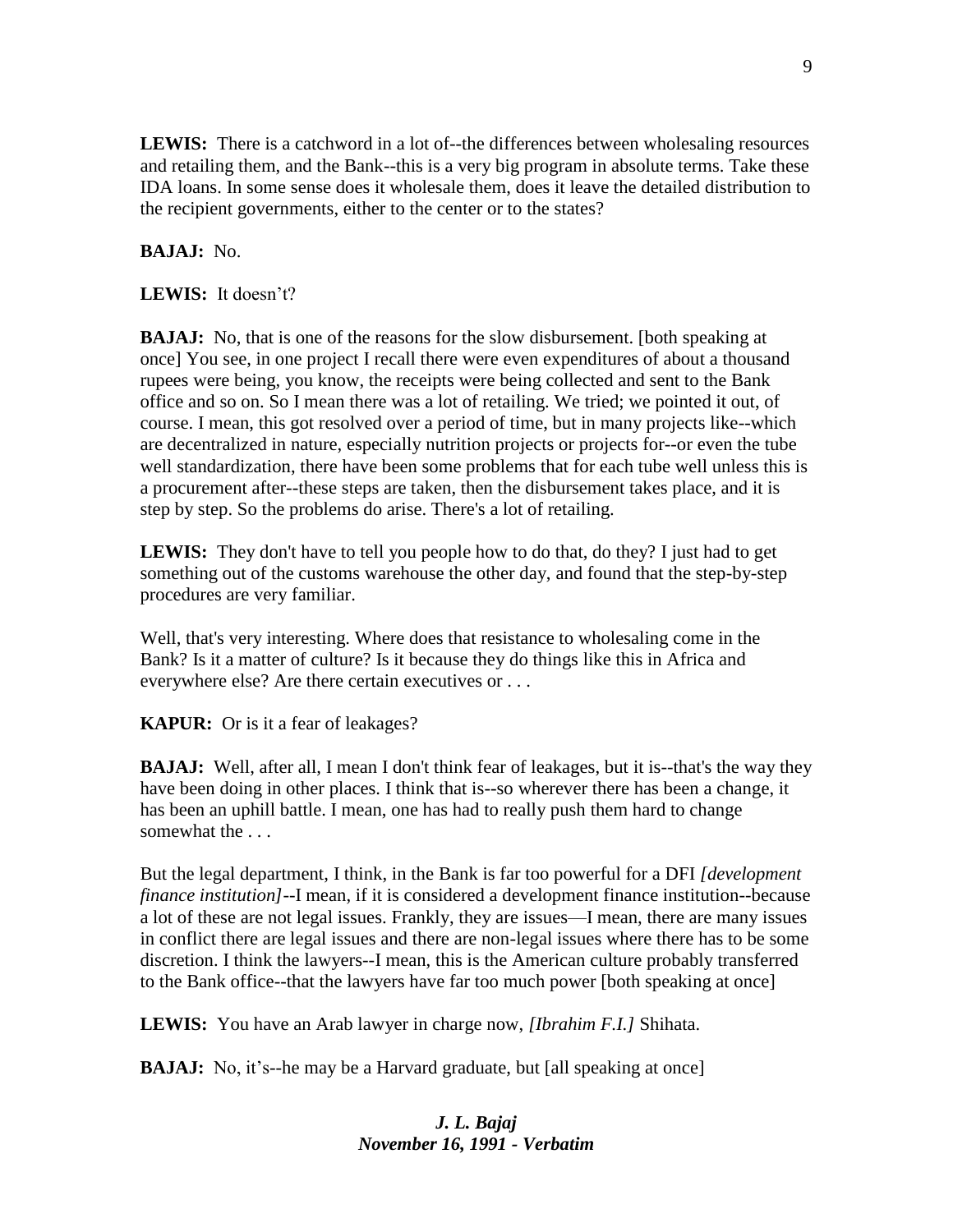**LEWIS:** He is, in fact. *[Laughter]*

**BAJAJ:** He is. That's what I said.

**WEBB:** Loans to credit institutions are an exception to that, aren't they? [tape skip] retail without any . . .

**BAJAJ:** No, no. There are limits. Initially there were the--the limits were as low as 500,000 rupees, and then they were raised slowly. But all loans above a special level had to be approved by the Bank. So even for a DFI, it is not as if some broad parameters were laid down and then the DFIs were free to lend them. That is not the case. In most cases beyond a certain amount it has to go to the Bank.

**KAPUR:** Although the agricultural credit loans are essentially retail. Ones given to NABAD, which in turns refinances these co-ops, state or *[inaudible],* then of course it's almost . .

**BAJAJ:** No, that is one exception. There were these conditions laid down in terms of overdues and in terms of recovery and other factors that had to be satisfied and then they could do it. That was a more flexible arrangement than in case of even IDBI *[Industrial Bank of India]* or the ICICI *[Industrial Credit and Investment Corporation of India]*.

**KAPUR:** How has—how have issues like last year's sort of political--some political leaders who have advocated loan forgiveness to agricultural credit institutions--how has that sort of impacted on the Bank's saying, "Okay, in that case we won't give it all"? Has it had any effect?

**BAJAJ:** You see, by the time this arose, the loan had been drawn, so--I mean the earlier loan. For the next one the main issues have been interest rate and some organizational problems because was--in fact, this has in many ways improved the position of banks because the money has been repaid by the state governments and central government to the cooperative institutions and the banks, so if their normal recovery was 50 percent, they got a lot more money. So this has created problems for the government, I mean a fiscal problem for the government. But as far as forgiveness is concerned, it has helped many cooperative credit institutions to recover loans. So that has not been an issue. The issue mostly has been interest rate.

In terms of policy, I mean I would say while the Bank has renegotiated some of the [tape skipped] late--and this is maybe because of failure of public enterprises all over the world--now they are reluctant to lend to public enterprises, the better ones, also are insisting on some of the conditions even for the financial institutions. I don't know what will . .

**LEWIS:** Some of them, you say, are insisting on some of the conditions?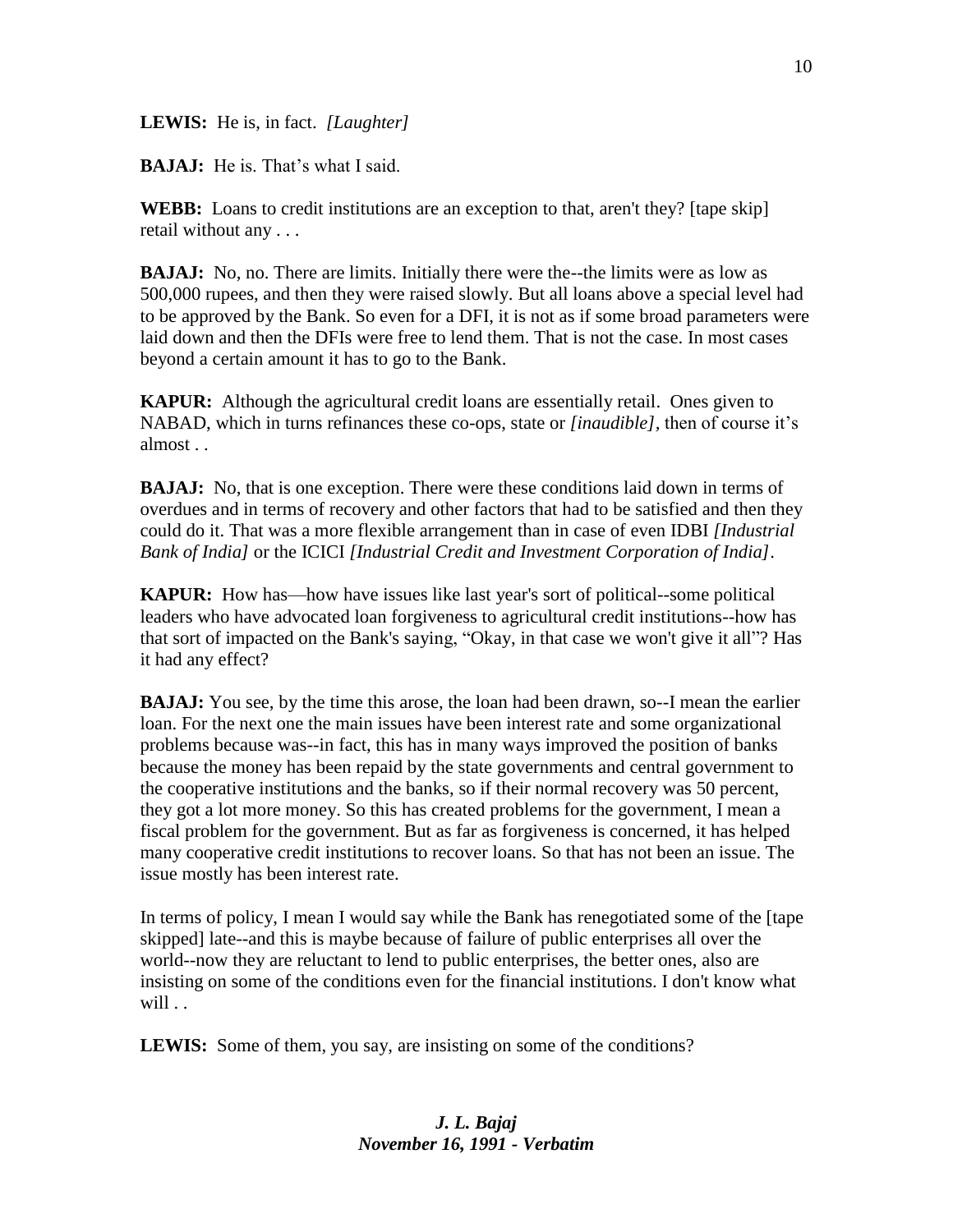**BAJAJ:** Conditions relating to ownership, relating to interest rates, relating to--yes, mostly, I mean, these interest rates are--and also the sources of their borrowing because there, as you know, the IDBI had and could borrow at a lower interest rate, especially for refinancing of state financial cooperatives and small industries. But now they're finding it more difficult, especially after this famous financial sector paper, the *[Fred D.]* Levy report in the Bank. Since then there have been no loans to the financial institutions. So I don't know the situation in other countries, but at least in India it's been so.

**KAPUR:** That's also--the hardening of attitudes also now relates to recoveries of these, which has affected India.

**BAJAJ:** Yes, but that, I think, is a good commercial pressure. It's logical that if they are not able to recover, how will they repay? That's not a contentious issue. The only thing is the period over which the recovery can be made, but after all [tape skipped] in practice to the recover loans which are *[inaudible]* I don't think that's a major . . .

**LEWIS:** Am I wrong in thinking that this question of interest rates is a simple one and that there was a sort of understood answer to it many, many years ago and that somehow that's eroded? The answer was that you did two-step financing, that you'd have, give soft- -if you're interested in giving aid, you give very soft terms to the government, but then you would try to insist that when that resources were re-lent internally that it be at an economic rate so that you didn't get a lot of misallocation of resources in the system.

**BAJAJ:** No, but for example agriculture had preferred access to . . .

**LEWIS:** Yeah, well, I mean there's always pressures against that kind of rationale because people want to be given concessions, favored subsidies and so on. But in a sense the--it seems to me the economics and the development economics of that are pretty straightforward unless you want to be quite sure which ones you wanted to give--that's why the Rural Electrification Corporation was started, in a sense, try to get credit out to the farmers which electricity boards weren't giving because the Bank and others were insisting that they have their tariffs high and so to conform to that they simply weren't putting out agricultural credit. It seems to me, sort of looking in from time to time but not continuously here, that there is sort of a backsliding on the . . .

You probably need to leave.

**BAJAJ:** No.

**LEWIS:** You're okay?

**BAJAJ:** Yeah. There was a meeting at 11:30 that has been postponed to 12:00, so I have . . .

**[Brief discussion about scheduling and location of offices]**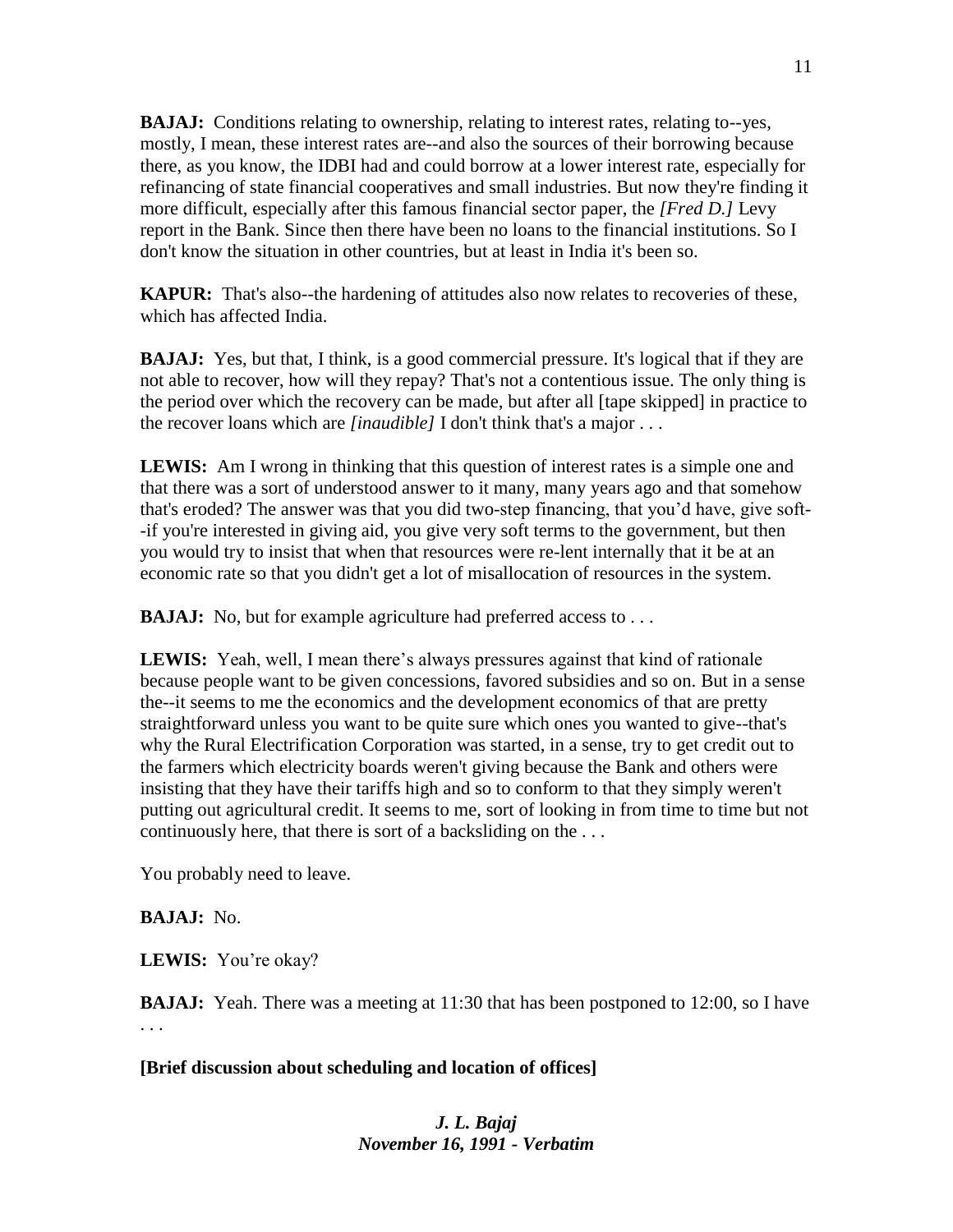**WEBB:** May I come back to all these hundreds and hundreds and hundreds of Bank people wandering all over the country: are they really doing something for India? Are they helping--mostly justified because the Bank maybe reduces its risk a little bit, checks if it's able to get a slightly better portfolio and then control it more, maybe go on that side, but from the point of view of India, are these people really improving the way things are being done?

**BAJAJ:** I don't know if they have succeeded in improving very much the things that have been done, barring in some areas, but in some areas—I mean, I think one—I mean they have helped in appreciating some of the weaknesses in the system. But on the other hand I think one problem which I may--and one area that I may mention--is the key, is this whole—there has been almost, you know, insatiable desire to create new institutions, and maybe the success of a loan depends on how many new institutions you have created.

Let me give you one simple—let me illustrate my--in the late '70s they recommended that every state has a state water board, a centralized agency that will go and construct waterworks in various towns so that you have this expertise and you build these tube wells in towns. Over the years this has become a very large agency in some of the states and has failed because earlier it was being done by the local governments in the towns- whether it was a municipal board or whatever there was *[inaudible]* employed--and they were able to maintain staff based on their resources. Now here a huge bureaucracy has been created in several states which now doesn't have much work because they have to now depend on the allocation of all the resources by the state government and then they are unable to supervise what is happening in [tape skipped] large states and has not been much of a success. That is one, one illustration, small illustration.

You see, if an institution has succeeded, let us say, in a state like Maharashtra, it's not necessary that it can be replicated in Orissa or somewhere else. But things like this water management institute for irrigation engineers, it's a good institution in Aurangabad. In almost all other states they have had to create this institution because it was a covenant in the Maharashtra loan and it was then replicated in all other loans. And in half of them they haven't even been able to fill up the position of the director because in an irrigation department who would like to go as the director of a training institute, giving up his construction or maintenance expertise *[inaudible]* So this—and this is—and now the thing is to build new training institutions. Training will be a very good, you know, input in improving the management, but then whether you need fresh institutions in every state every time you have a new project, I don't know.

So I think it has something to do--it could have something to do also with who is considered a successful manager in the Bank itself. I mean, what are the criteria used there to evaluate a project officer? Now if it is that he is creating new institutions, then I'm sure they will be—I mean, they will put that in the project and have a small part for the expenditures. But I think the time has come--at least my experience in India is--that there is time to consolidate on whatever institution-building has been done and improve them rather than to have new structures and new [tape skipped] state and at the central level.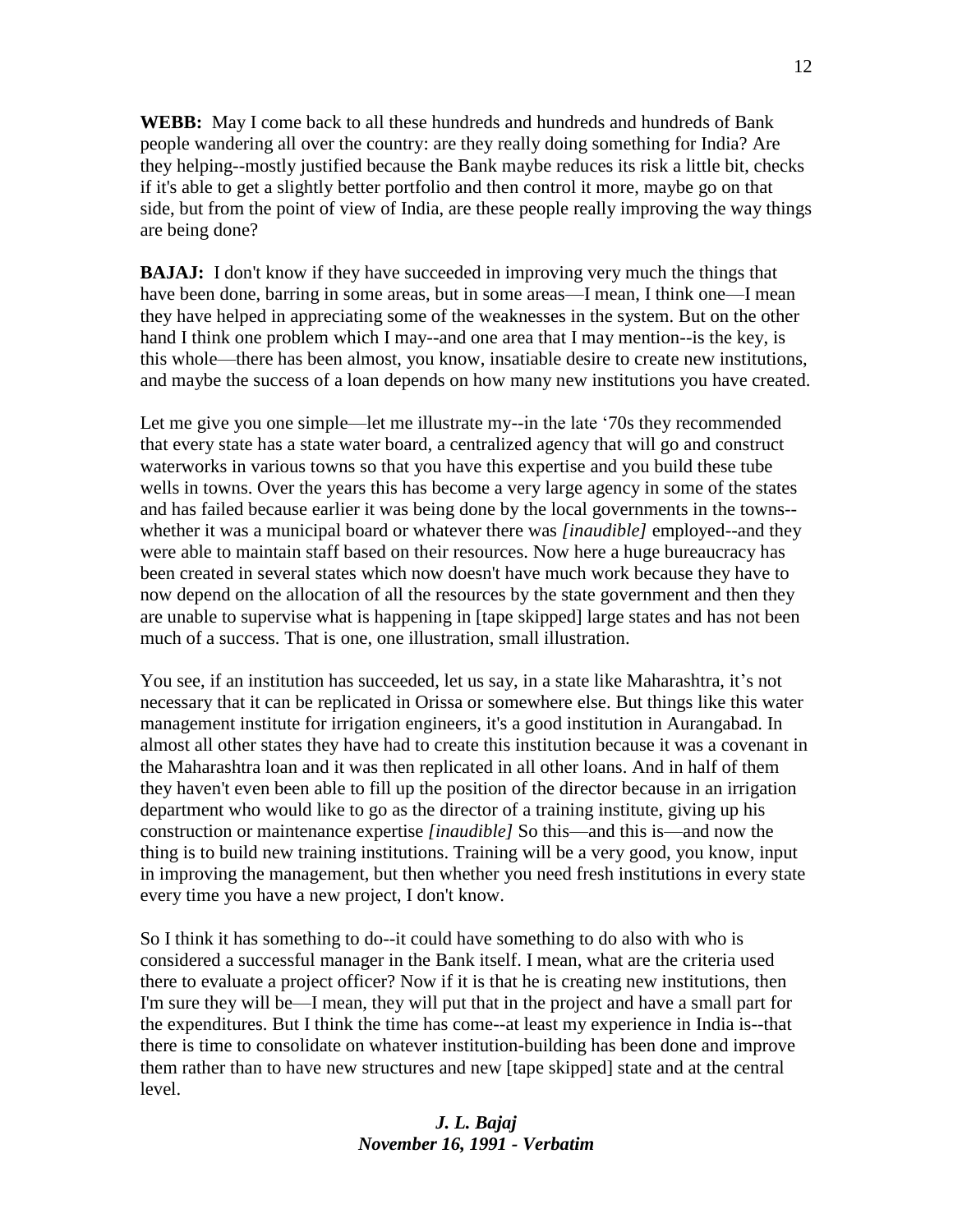**LEWIS:** There's often a complaint--and I'm trying to think whether I should know the answer to the following question, really--in Africa it's often complained that the Bank goes around creating new institutions because the existing structures, administrative structures are not very effective, and in the process it creates enclaves that sort of suck talent away from the regular administrative system and create sort of islands of maybe effectiveness but maybe not. But at any rate it has very long-term adverse effects on the development of the system over the long term. I don't know whether they've done that so much in India, have they? I guess the thing we visited, that you just mentioned, the ...

### *[Interruption]*

LEWIS: What did we visit last night?

**KAPUR:** NTPC *[National Thermal Power Corporation]*.

**LEWIS:** NTP, yes. Now that is a--the Bank had something to do, I guess, with the creation of that, or at least it came in at the take-off of it almost, at the beginning of it. But that clearly has a function that is . . .

**BAJAJ:** No, that's fine. I'm not suggesting that all the institutions created have failed.

**LEWIS:** Right.

**BAJAJ:** But, I mean, even practices--but there are many which have failed, which have not succeeded, I mean, I would say. Also many of the systems installed at that time, for example, the--today the much-maligned fertilizer pricing is based on the formula which was developed by the Bank. I mean, this whole fertilizer formula of having a 24 percent post- or a 12 percent post-tax return and on efficiency parameters and things of that sort in case of gas-based plants was all developed with the Bank.

**KAPUR:** Was this a part of the HVJ *[\[Hazira](https://en.wikipedia.org/wiki/Hazira)[-Vijaipur](https://en.wikipedia.org/wiki/Vijaipur)[-Jagdishpur\]](https://en.wikipedia.org/wiki/Jagdishpur_(Industrial_Area))* pipeline?

**BAJAJ:** Yes. But this was—I mean this concerned a much earlier loan than the HJV pipeline was being . .

**KAPUR:** Was it the late '70s?

**BAJAJ:** This was late '70s, '76 or '77. And now, of course, I mean one can't say that it's bad, but one can always say that at that time it was okay but now those things are different. All I'm saying is that in many cases . . .

But coming back to your thing of institutions, you see, in India, in Africa, what happens is that once an institution created by the Bank within the government has better resources and also has better, let us say, incentive structures. In India that is not the case, because what has happened is that--luckily, I mean we have not divided the administration and the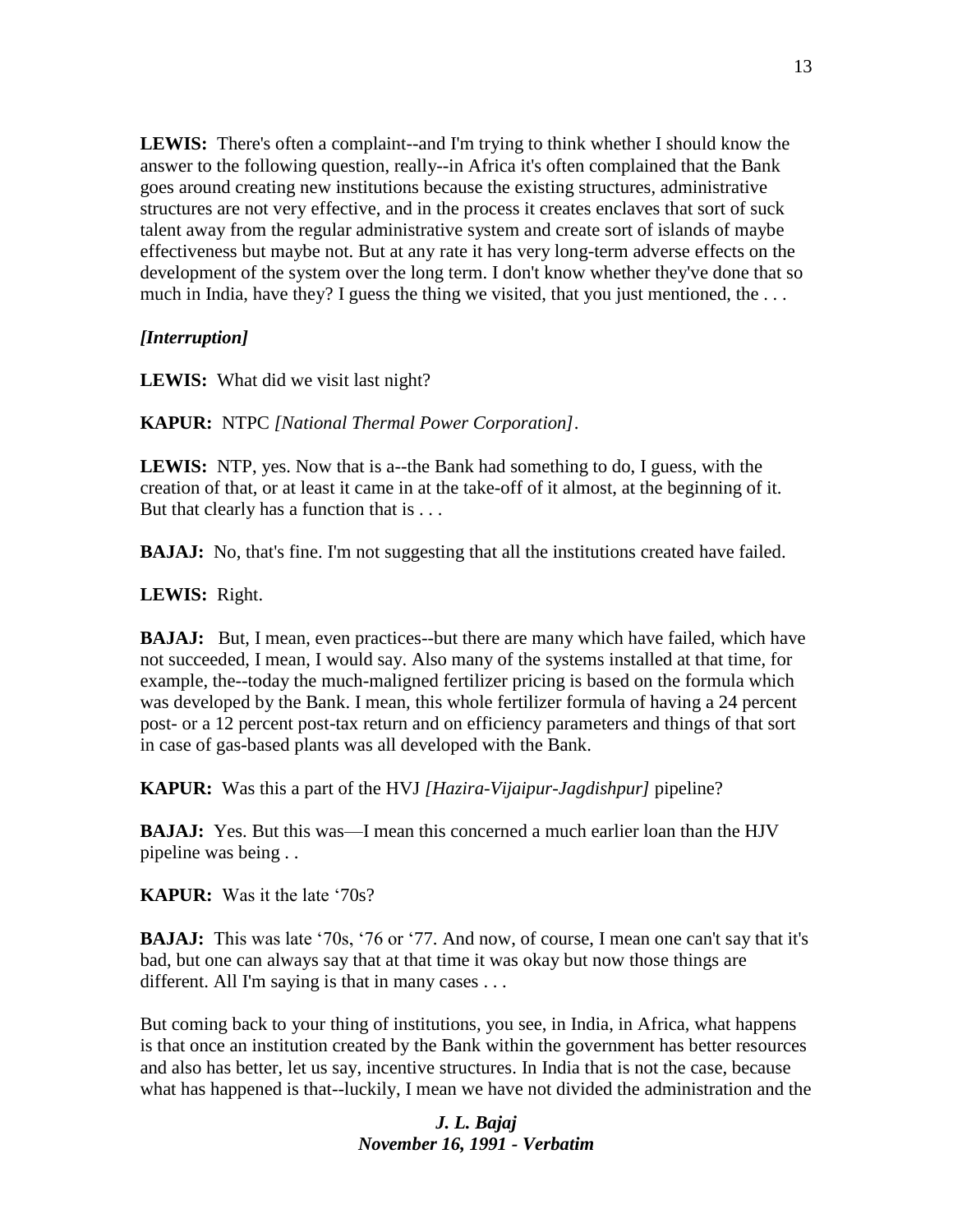Bank-funded administration, I mean, the structure created because of that and the rest, because otherwise what happens is that these fellows have a higher salary structure than others have. Then it creates other problems, as indeed it did especially in the agricultural extension when *[Daniel]* Benor and others had advocated that you give motorcycle loans to the agricultural extension workers and so immediately the health workers and the rural development and everybody demanded it. And after all the work was similar. I mean, they wouldn't care whether the money was being, you know, given by or what was the source of funds. But by and large we have--I mean here in India the state as well as central government have resisted that kind of a division between externally created projects and have a salary structure on that and the rest. And that is why it is the institution that is the focus rather than two different administrative groupings.

**LEWIS:** Going back to the wholesaling/retailing thing, I sympathize personally very much with your preference for wholesaling. You say the Bank is really sort of retail oriented for various reasons. To what extent do you perceive that they have—and this goes back, really, to what Devesh asked, but I put the question again—to what extent do you perceive that they're worried about corruption and that they are trying to keep their own sort of skirts at least clean in terms of accountability back to where they have come to.

**BAJAJ:** That has never been mentioned as a major concern of the Bank. The concern that has been mentioned by the states, I mean, since they are *[inaudible]* is that the Bank projects are more expensive than what they have *[inaudible]* Now, it is partly because of frills added to it, they . .

## *[End Tape 1, Side A] [Begin Tape 1, Side B]*

**BAJAJ:** . . they are about 25 or *[inaudible]* Now, that could be because some of the, you know, this whole concreting of canals or all those things, they raise the cost, while on the other hand people could use it for 10 or 15 years and start that later on. Especially in irrigation this has been done. On the other hand I would say that in other areas they have been quite competitive, especially in power. The Bank's contribution has been very large, very useful, but there is a feeling sometimes that the Bank projects tend to be more . .

**LEWIS:** More expensive.

**KAPUR:** If the Bank had not existed, what difference would it have made to India?

**BAJAJ:** Well, I mean, after all, the Bank is an important source where you can get about two billion dollars annually. So that's, I mean, that's just one straight source. Secondly, I think it's an important link with the thinking on development policies in the Western world. That is a very useful link because I think, even though the Bank may not have influence on a day-to-day basis--which it hasn't--but I think the thinking in the Bank has had a lot of influence on many of the people working in the government and in the bureaucracy in India who were in a position to influence policy. So the Bank influence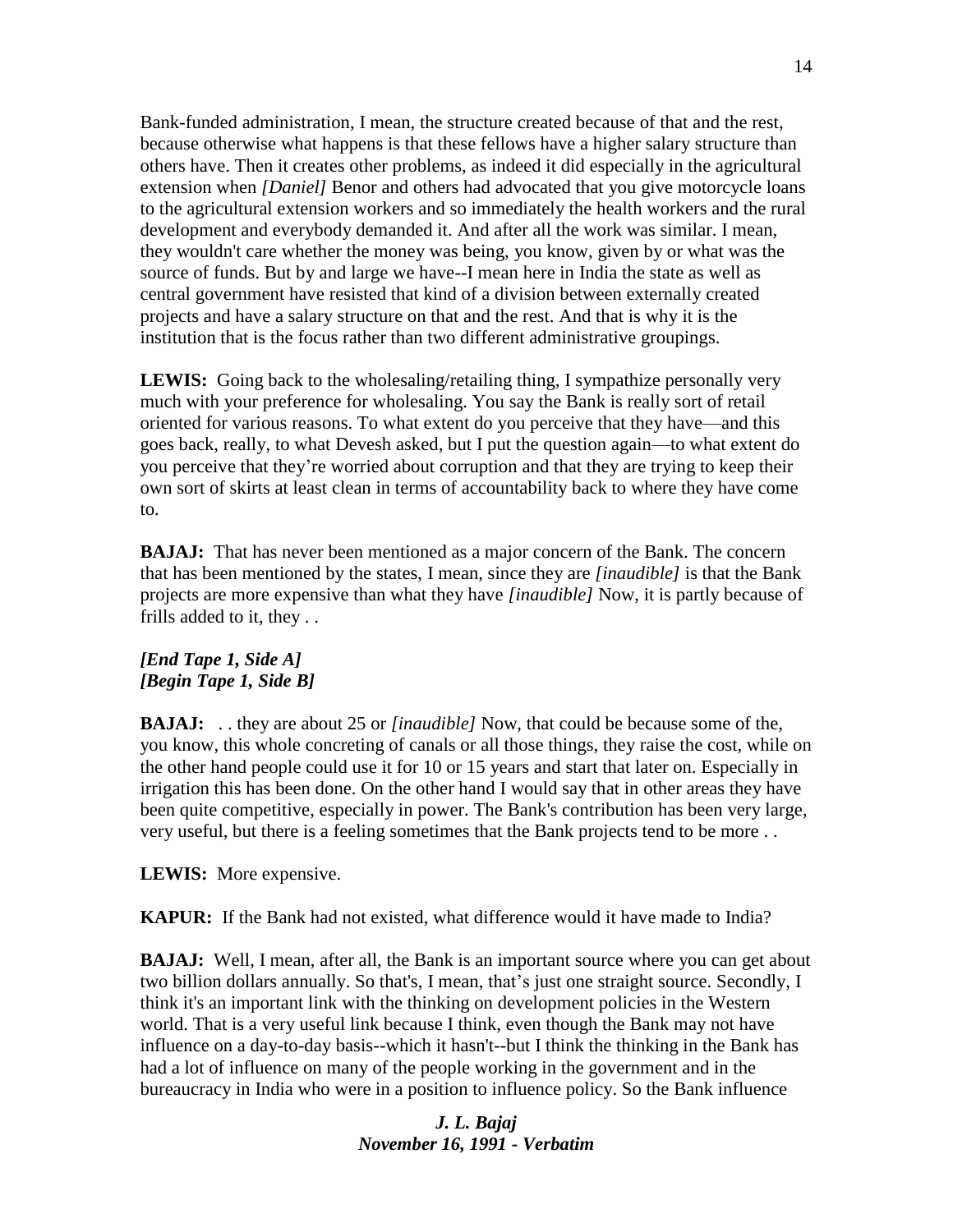has been more indirect and less--it's not very crude; it's been quite sophisticated in that sense, and it has helped. It has helped.

I mean, I would say lately, of course, in the '80s again, I think the Bank today is quite different from the Bank in *[Robert S.]* McNamara's era, I would say. There was--it was more tolerant then. Now it presents one face. I mean I don't think that the Bank is the same in terms of its approach. A lot of different things could be tried. There were different--people with different points of view in the Bank at that time. Now you don't find that, and I've met people in almost all divisions and all regions who are deeply involved with that, they speak the same language. I mean it's more like a commercial bank today than it was.

**LEWIS:** Because the whole world has gone that way.

**BAJAJ:** Yes, the whole world has gone, but still I think there can be some ...

**LEWIS:** My own sense is the Bank is not quite as orthodox and doctrinaire as it was, say, in the middle '80s. It has become more pragmatic and all, but, as you say, certainly not as many voices as there were going in the '70s.

**WEBB:** More like the Fund.

**BAJAJ:** Yeah, now there's not as much difference between the Bank and the Fund. I mean, you see, and an important thing is that they don't even pretend that there is a difference of view. And I think a healthy difference of perception in terms of what needs to be done in a country is useful and is beneficial both to the Bank/Fund as well as to the countries concerned. But that has evaporated. I don't know whether it's a short-term phenomenon or whether this will continue, but that is not a sign in which many different experiments can be attempted. It's become more individualist. You see, if *[Michel]*  Camdessus is favorably disposed to Country A, he can get through a few things, maybe, or if, you know, Conable or *[Lewis T.]* Preston or whoever is here.

**LEWIS:** Maybe it's because Camdessus is the McNamara of the Fund's history.

**BAJAJ:** Yeah, I think he has done—I mean, for example, as far as India is concerned, earlier *[Jacques]* de Larosiere and now Camdessus have—I mean, the speed with which both helped, I think places us in a very different category. We can't complain, really, both in relation to Fund or the Bank. But on a day-to-day, in a normal situation, I'm saying, that when we are not passing through periods of crisis--which we do every five or six years--in that period I would say that it's good, not only in India but also in Africa, to have different experiments going on or different voices.

Second is that there are--I mean when I said lawyers, I would also say that of economists. I think the list of sociologists or people dealing with institution-building or the dynamics of institutional change that one comes across in the Bank at all are all people who understand institutions.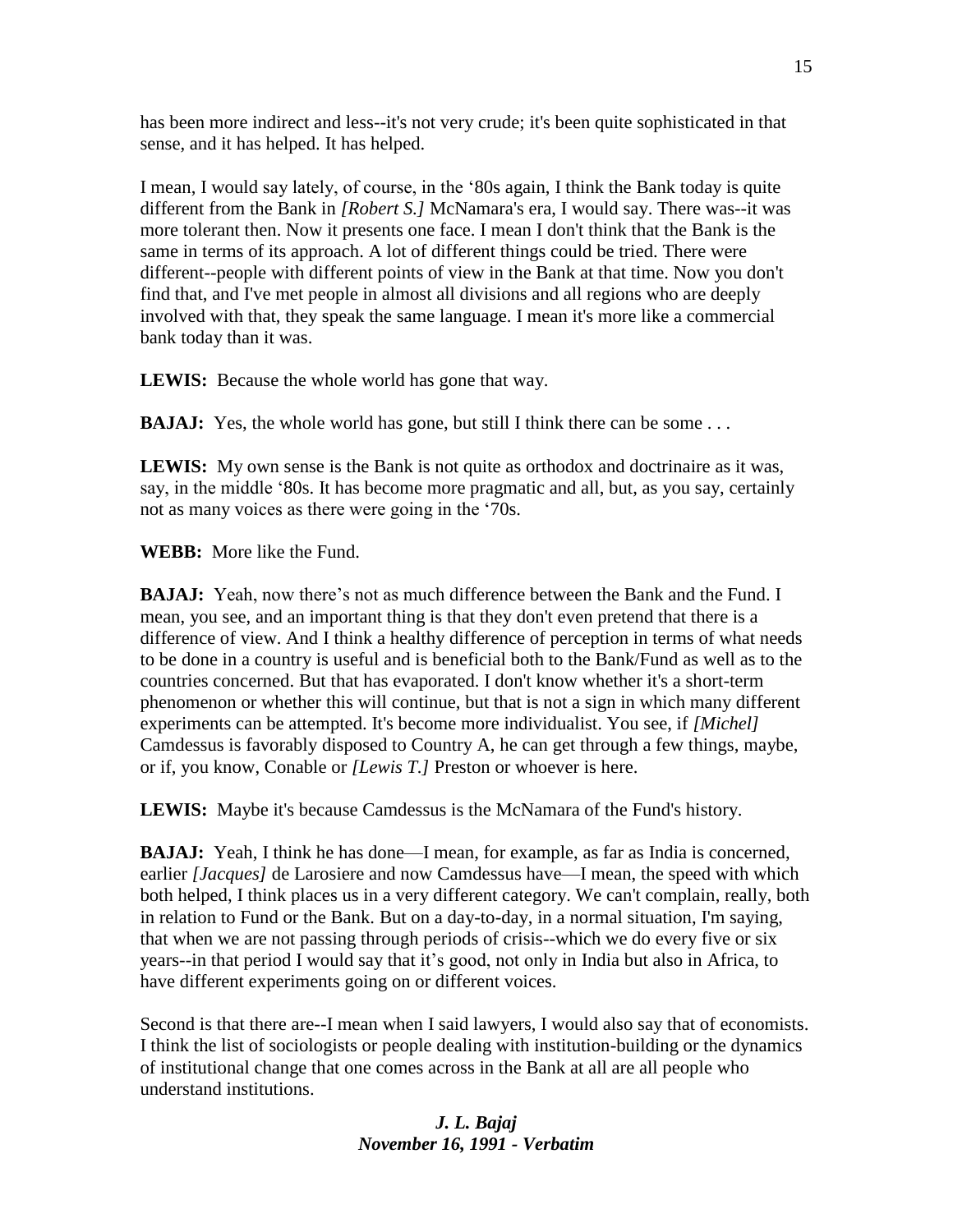LEWIS: We have only one sociologist. No, I think you're--we're very aware of that. All of us are more or less economists.

**KAPUR:** You mentioned the power sector as one where one can have a reasonable sense the Bank has made [tape skipped] Are there other sectors?

**BAJAJ:** No, I would say that in nutrition, I mean this Tamil Nadu project is a success. In irrigation I think the experiment with the new kind of tube wells in UP *[Uttar Pradesh]* has been very successful. But there are many cases of--where the projects have been very successful. It's not confined only to the power sector. And there have been some experiments like in—now with this is going on; how it will shape, I don't know--in case of technical education, polytechnic as well as IPI *[Indian Plastics Institute]*, both the ideas are worth pursuing, and I think this is an area which has been neglected. And Bank association would help in increasing the allocation of resources to this very desirable area. Earlier it was very, very small, and because of the Bank project now, because the level of spending will go up, so to maintain that it will continue. No, the--in that sense it has been quite useful in many situations.

**WEBB:** Do you think the Bank does have some effect on the mix of investments?

**BAJAJ:** Yes, it has, it has, especially at the state level. In some states it has in fact created problems or rather, you know, the desire is to get these resources, so this has changed the pattern of investment in some states.

**WEBB:** Even creating problems, you were going to say?

**BAJAJ:** Well, problems in the sense that now some sectors which were getting very small are getting very large amounts with the result that other projects within the same sector are starved of funds. So if Sardar Sarovar—I mean, this is much in the news--has to get X amount of money annually because Bank is partly funding it and there are 15 other irrigation projects in Gujarat, I mean in Gujarat those projects are out. But that happens wherever there are lumpees *[phonetic]*, you know, projects in a state. This is a problem, and this is largely so in irrigation.

**WEBB:** There is something that to me is a bit paradoxical. India has continued to be a country where the Bank has lent most of the projects, but at the same time you have planned, very centralized management, you have a consortium, and you have a certain stability in the relationship. All of this [tape skipped] the Bank lending to India acquire an almost program character which is giving certain global amounts. And it's--so in the end one wonders, is it really project lending that's going on or is it really in practice really a program loan? It's obviously something of both, but . .

**BAJAJ:** Well, obviously something of both, but what one would say is the allocations are on the basis of or the notional amounts that are allocated at, say, 2 billion or 2.2 billion dollars and call it a "program for India" which is divided into—but the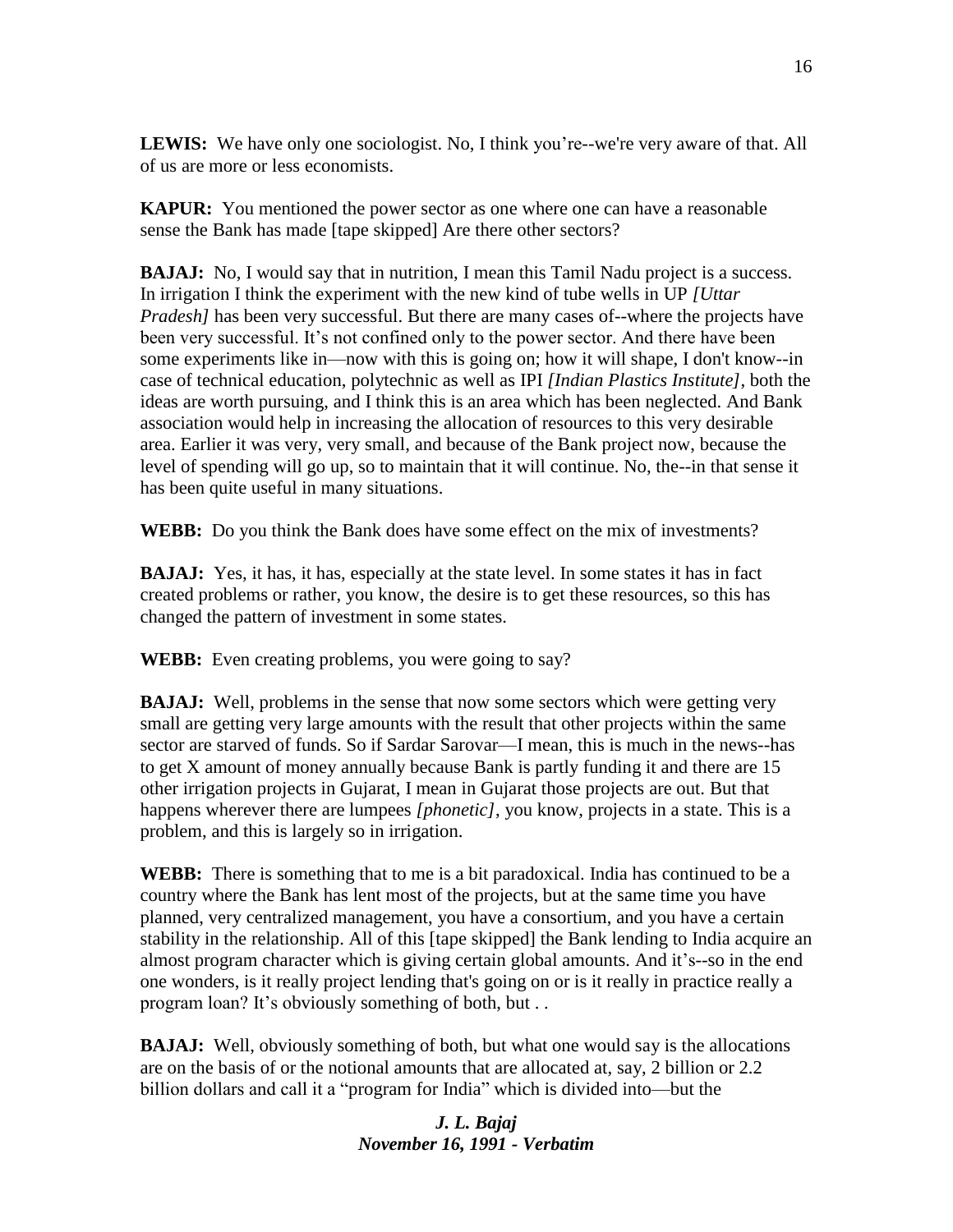disbursements are based on projects. So it has character both of the program as well as of projects.

**LEWIS:** Well, I can tell those stories that captures what Richard is talking about. When I was here with AID *[United States Agency for International Development]* we had an extremely energetic, driving, trusting program officer. I used to get people to come in and talk to the staff meeting each week or sometimes. This time I got the guy who was doing—John--what the hell was his name? But he was head of UNDP, an American. And he came in and said, "I don't know what you're talking about. I have no problems." He played a lot of tennis. He said, "The GOI gives us--what we get from New York every year a number, the number we have for India, and the GOI gives us a list of projects rank ordered, and we go down the list until we run out of money. That's our annual program." And he's saying that's really what happens here, only they go through an awful lot of motions.

**WEBB:** Well, I'll tell you another story apropos of the swimming pool. A mutual friend used to be a division chief in Central America and a bit of a wheeler-dealer. He would go around in Central America, and he was always saying, "It's very important to deal directly with the ministers and presidents and in a very informal way." He would be in a meeting with the president, and at some difficult thing the president would go to the bathroom, he'd go to the bathroom too, and as they were both standing there peeing, he'd discuss this issue and settle it with the president! *[Laughter]*

**BAJAJ:** No, but this, I think--even in India—I mean, you know, if you look at, if you look--in *[Jawaharlal]* Nehru's time it was quite different. It was quite different, I find. You know, in many of his letters to the chief ministers, which he used to write (as you are aware) every week or two weeks, he has mentioned that "some Bank mission visited me, and I had discussions on agriculture" and this and that. So I mean maybe the workload was much less then. I don't think so, but then he was--maybe because he was interested in the whole planning process--but he found time to, and there was not that hierarchical problem, a problem of hierarchy at that time. It's possible. I don't know. People may recall that. Because—and he, I mean he was amazing in many things.

I just ran into a file where in 1954 the Planning Commission had sent him some awful lot of papers on the drug industry and pharmaceuticals and this and that. And he wrote a letter to V.T. *[Krishnamachari]*, "My dear V.T., I have gone through the papers and *[inaudible]* very carefully" and so on and so forth "and I would suggest that for penicillin we have collaborations with the Russians and not have the discussions with companies who's going to make more profits." I mean, the whole drug policy later on I found is based on that one perception of--and the IDPL *[Indian Drugs and Pharmaceuticals Ltd.]*  was set up. So I mean he found time to go through the junk that they sent out. And not only that. He found it important to write back, saying that we should have this kind of policy. So in many letters you would find in the six or seven volumes of letters to people he mentions that . .

**WEBB:** Are they published?